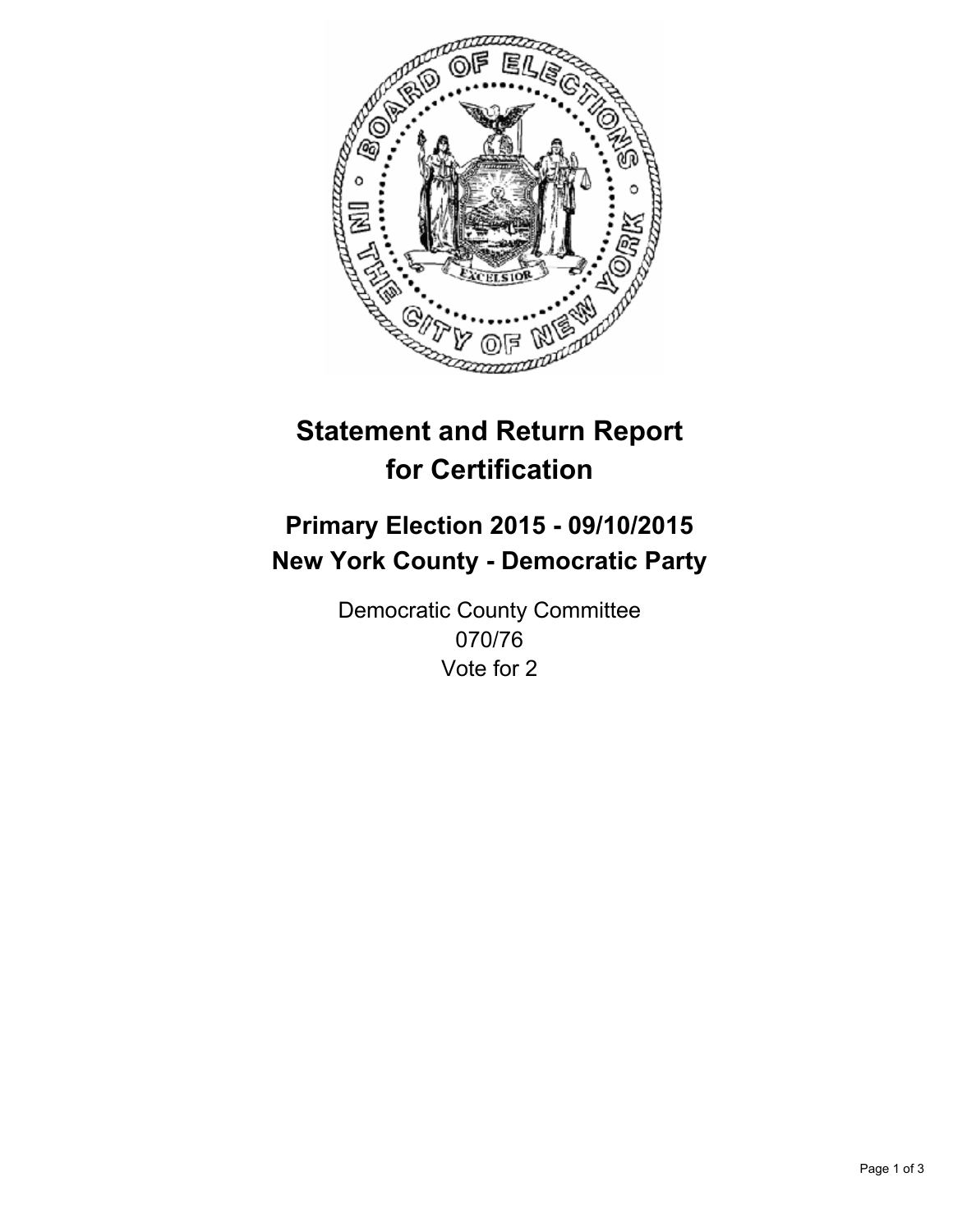

#### **Assembly District 76**

| <b>PUBLIC COUNTER</b>                                    | 16 |
|----------------------------------------------------------|----|
| ABSENTEE/MILITARY                                        | 0  |
| <b>AFFIDAVIT</b>                                         | 0  |
| <b>Total Ballots</b>                                     | 16 |
| Less - Inapplicable Federal/Special Presidential Ballots | 0  |
| <b>Total Applicable Ballots</b>                          | 16 |
| <b>BARBARA RUDDER</b>                                    | 6  |
| JOHN F. NEWTON                                           | 6  |
| <b>LAURA FORTE</b>                                       |    |
| <b>BARBARA HEYMAN</b>                                    | 6  |
| <b>Total Votes</b>                                       | 19 |
| Unrecorded                                               | 13 |